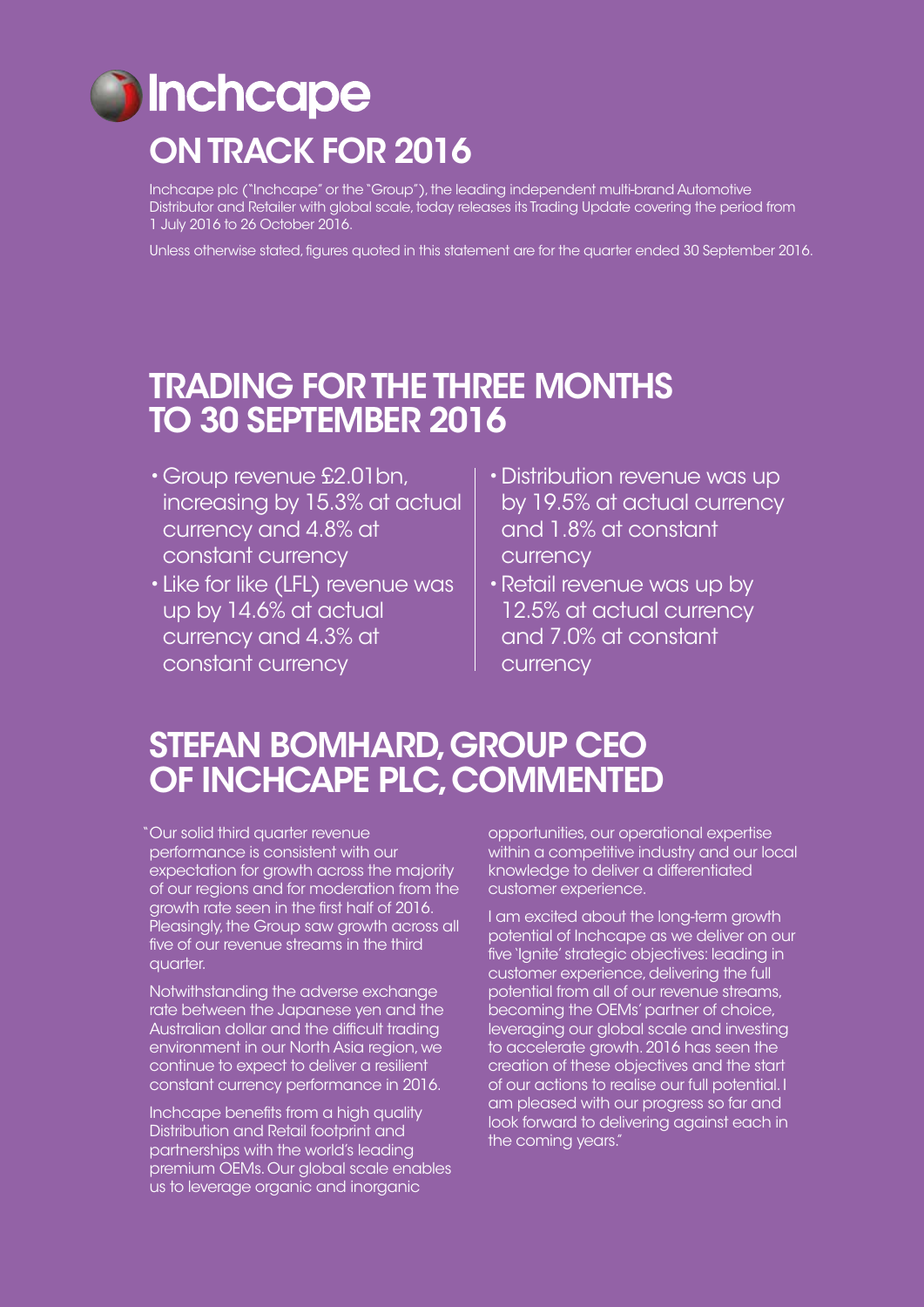## REGIONAL REVIEW

#### AUSTRALASIA LFL REVENUE

## -0.2%

- Q3 supply constraint for Subaru, easing into Q4
- As expected, adverse transactional currency impacting our Subaru margin
- New Subaru Impreza model scheduled for December launch

### UK LFL REVENUE +7.3%

- Robust revenue growth supported by the increased operational focus on Used cars
- Good growth in Aftersales, in line with our strategic focus, following multi-year New car growth
- Slowing private New car market trend, lower gross margin for New Vehicles

### EUROPE LFL REVENUE +24.5%

- Strong revenue performances across Belgium, Greece and Finland
- Belgian trend supported by deliveries against the H1 order bank
- Greek New Vehicle market continuing to recover and Toyota gaining share

## EMERGING MARKETS LFL REVENUE

## +3.4%

- Resilient growth rate, following strong H1
- Eastern European operations continue to perform well
- Political unrest in Ethiopia impacting trading performance

### SOUTH ASIA LFL REVENUE +16.9%

- New market growth rate moderating into the second half of 2016
- Competitive pricing environment, against this backdrop
- Construction of the new Pandan facility on track to capture the growth in Aftersales opportunity

### NORTH ASIA LFL REVENUE -17.7%

- Continuation of a difficult trading environment in Hong Kong (HK)
- HK consumer and corporate confidence remains subdued but stable
- No 1. market share position retained, targeting 25th consecutive year of leadership

Australasia Australia New Zealand

South Asia Brunei Singapore

UK

United Kingdom

Europe Belgium **Finland** Greece Luxembourg Emerging Markets Bulgaria

Chile China Djibouti Estonia Ethiopia Latvia

Peru Russia

Lithuania **Macedonia** Poland Romania

North Asia Guam Hong Kong Macau Saipan Thailand